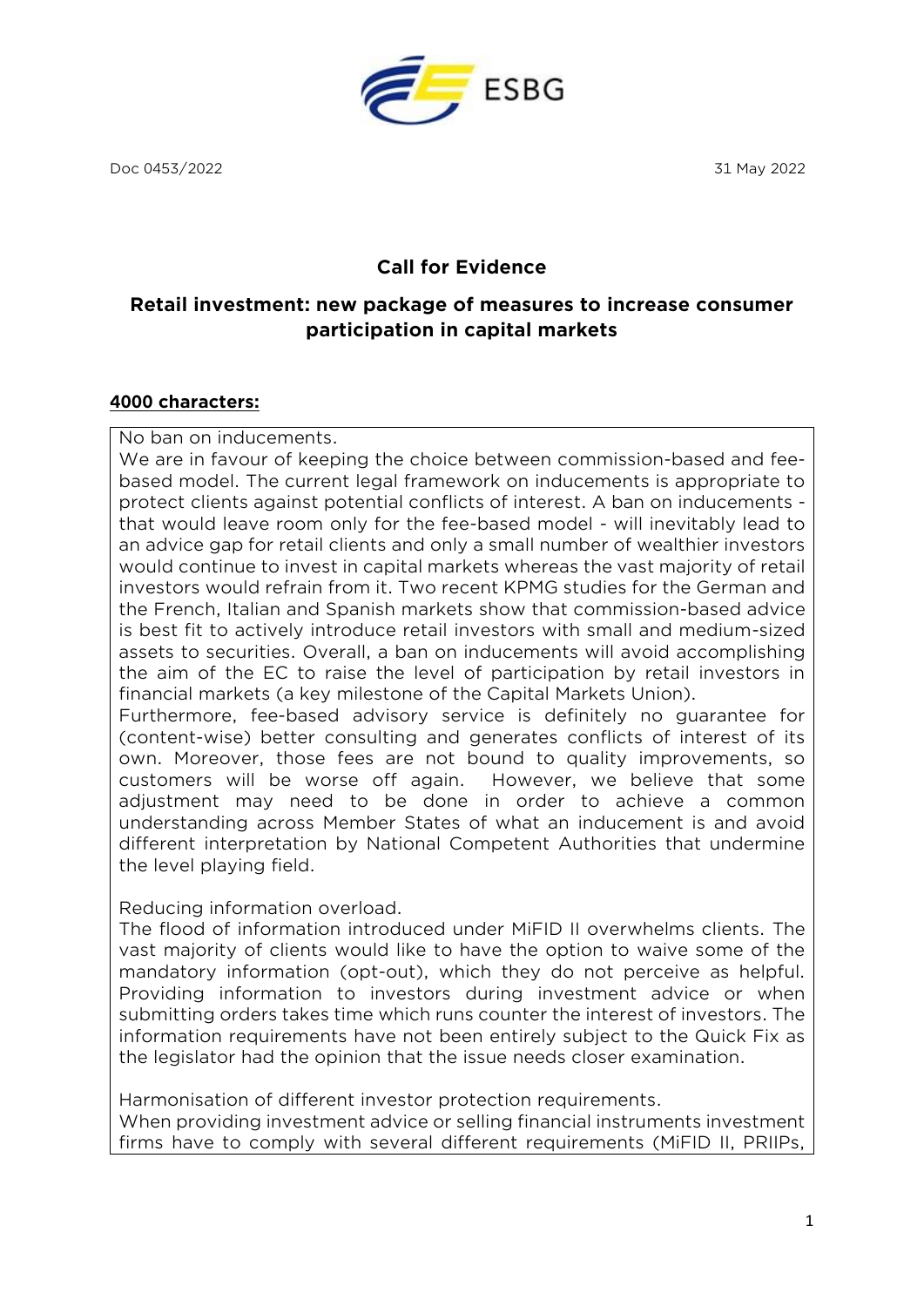

SFDR, etc.) Many of these requirements are not harmonized and it's a huge problem for both advisors and investors.

Adjustment of the criteria for professional clients.

Many retail clients do not need the large number of information requirements under MiFID II and feel patronized. The EC should revise the existing opt-up regime in Annex II of MiFID II so that the criteria focus on the client's knowledge rather that portfolio size.

#### Best Execution reports.

RTS 27 and RTS 28 should be abolished. With the MiFID Quick Fix a temporary exemption of RTS 27 was introduced and this exemption should be permanent. We would like to emphasize the high cost for financial entities to prepare these documents and the low demand of clients for it.

#### PRIIPs.

ESBG is aligned with the ESAs advice on the review of the PRIIPs Regulation and we call the EC to take into account in order to include these points in the Retail Investor Strategy. The scope should not be extended to new products, at least until it is possible to introduce a more differentiated approach between products under the PRIIPs Regulation and it is necessary to maintain the exemption from the scope of PRIIPs for pension products. Moreover, drafting the KIDs in a machine-readable format - if not already implemented on a voluntary basis as in some Member States - could bring high costs for manufacturers of PRIIPs.

Suitability and Appropriateness assessment.

We don't see any weaknesses in the current suitability and appropriateness regime. We do not see any substantial advantage for the customer if a proposal for the provision of a personal asset allocation strategy was to be realized, neither in terms of time nor in terms of content. Currently, the suitability and appropriateness regimes find themselves to be under extensive development, considering both the requirements from the new ESMA Guidelines on Appropriateness and Execution only as well as the requirements from the implementation of ESG-considerations into the suitability regime (see the ESMA Draft Guidelines on the MiFID II Suitability Requirements).

#### **Position Paper**

ESBG appreciates to have the opportunity to share its comments how to increase consumer participation in capital markets. The upcoming MiFID II Review (under the umbrella of the EU Retail Investment Strategy) provides the opportunity to contribute to this goal and in this regard, we want to highlight several priorities that should be addressed as part of the Review.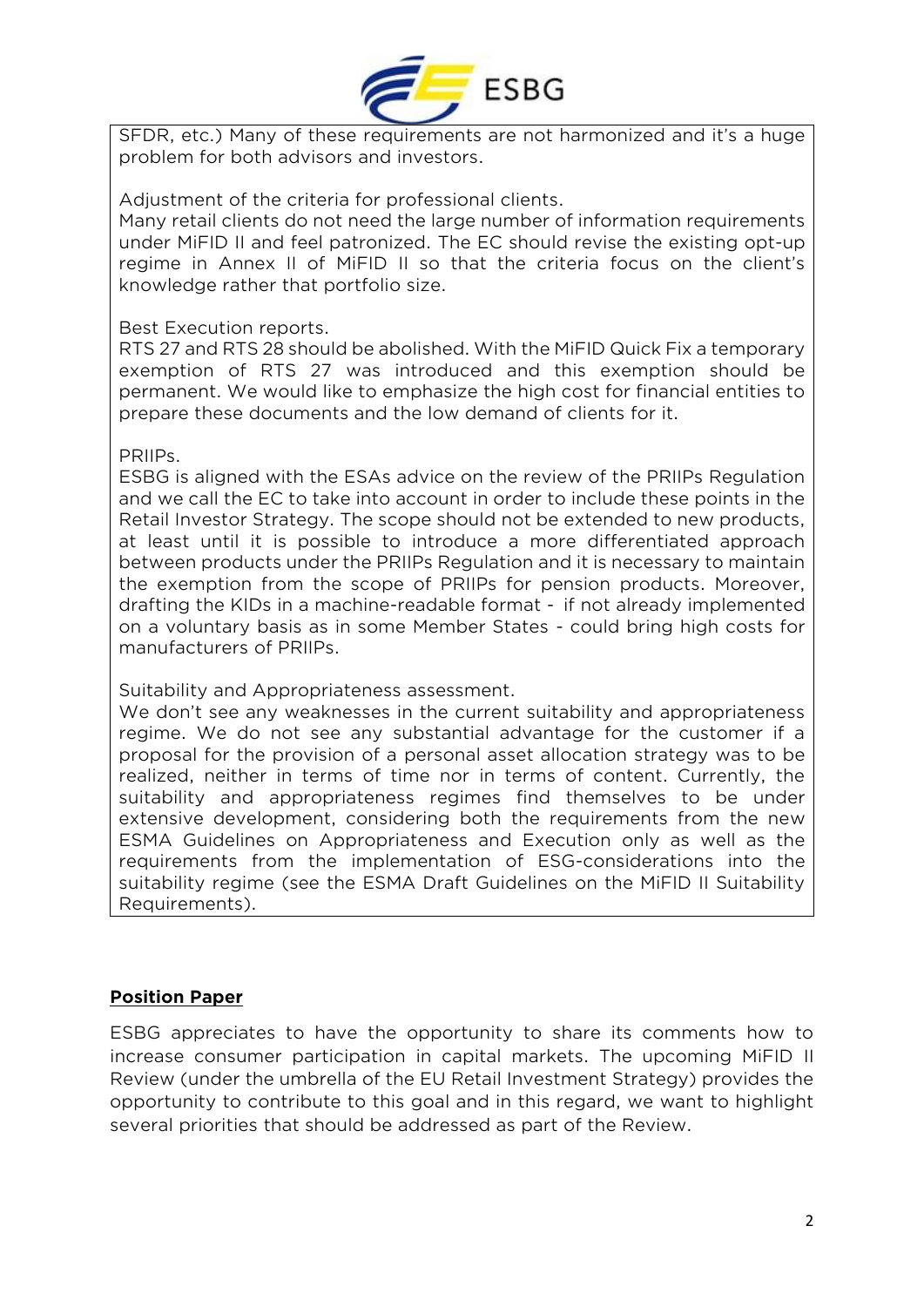

## **1) Keeping the choice between commission-based and fee-based model: no ban on inducements**

We are in favour to maintain the current legal framework on inducements, we consider it is appropriate in order to protect clients against potential conflicts of interest. The current framework allows any kind of investor to have access to investment advice not only for wealthy investors.

A ban on inducements and a mandatory switch to fee-based advice models would be detrimental to the overall aim of increasing retail investor participation in capital markets. Many retail clients are either not able or willing to pay for advice. But a huge number of retail clients needs to be actively guided to investments in capital markets. An inducement ban would result in a situation where a small number of wealthier investors would continue to invest whereas the vast majority of retail investors would be excluded from capital markets. Investing in securities has become an important component of building up wealth, so it is of utmost importance that all investors, irrespective of their available investment amount, have access to individual expert support in managing their assets.

Another consequence of banning inducements would be that customers will be pushed towards online advisory tools. However, those tools lack personal interaction, and will therefore not be an option for a lot of people, resulting in an overall significant lower number of client interactions.

In general, fee-based advisory service is definitely no guarantee for (contentwise) better consulting. It rather has its own potential for conflicts of interests, which are not as regulated as the potential conflicts of interests resulting from inducements. Also, those fees are not bound to quality improvements, so customers will be worse off again.

Commission-based advisory services bring the following advantages for the customer:

- no time dependency; with commission-based advisory service, the customer only incurs costs when a contract is concluded; advisors can take sufficient time for the customer, as no hourly rate is charged (keyword "drudgery of hours").
- Dissatisfaction with advice: if a customer is dissatisfied with a consultation, he/she does not have to pay for it financially. He/she can end the conversation, get up and leave.
- There is no limit to any minimum investment; fee-based advisory services only pay off from a high investment amount, both for customers and for financial service providers.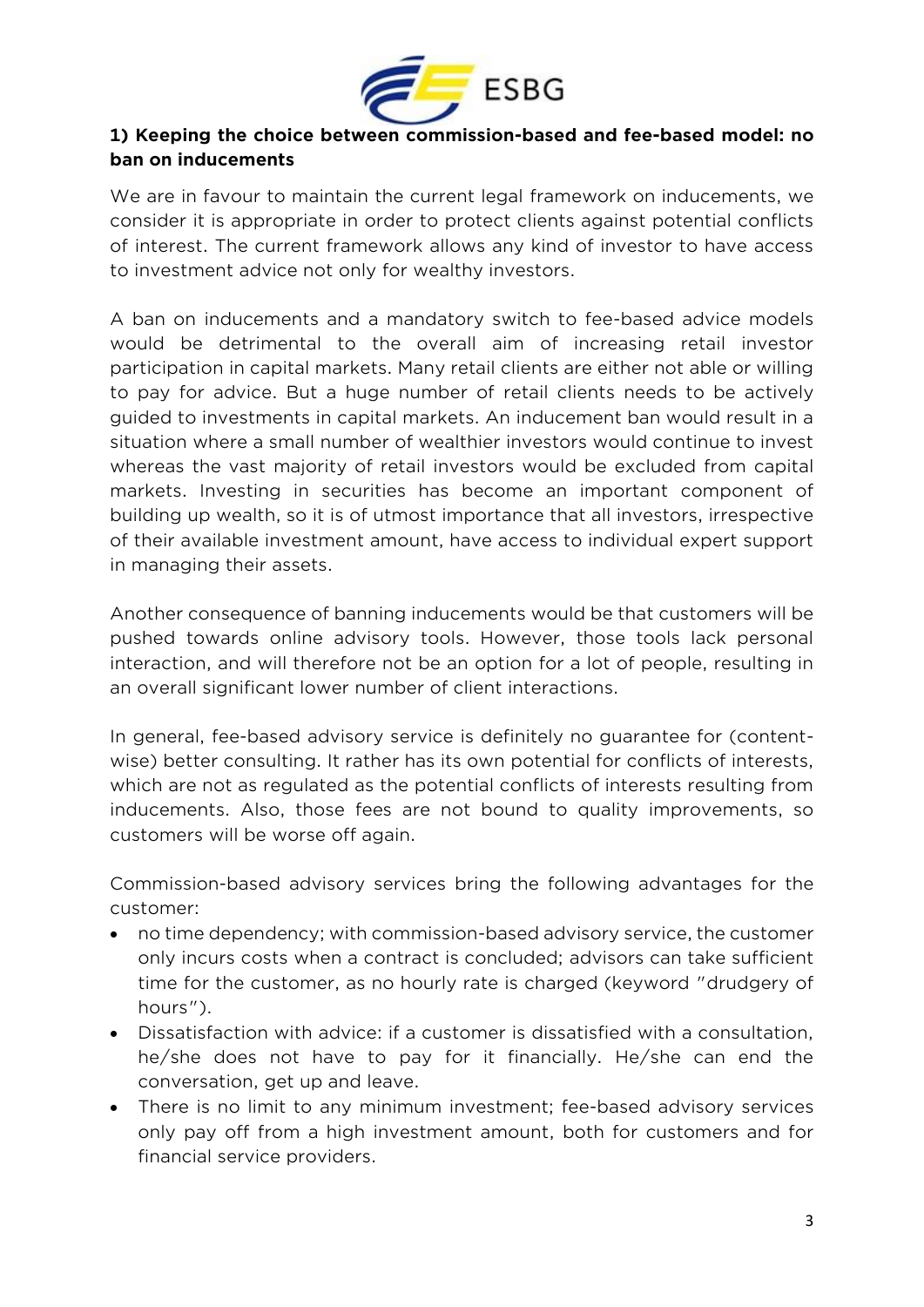

- With ex ante cost disclosure, clients know the exact amount the advisor receives when investing in a financial instrument. The commission-based model ensures that retail investors are willing to get financial advice and are charged ex post, in line with the Commission's goal to democratize access to the capital markets.
- The two inducements studies show that the commission-based model offers retail clients a similar or even lower level of costs than the fee-based model.

We therefore strongly advocate for keeping the choice between the remuneration models as it is currently provided for in the regulatory regime. Clients should be able to choose between commission-based and fee-based advice. Two recent KPMG studies for the German and the French, Italian and Spanish markets show that commission-based advice is best fit to actively introduce retail investors with small and medium-sized assets to securities. A ban on inducements, however, would inevitably lead to an advice gap for retail clients. The UK and the Netherlands can serve as negative examples in this regard. In the UK, retail clients with investible assets below 50,000 GBP (approx. 60,000 EUR) typically receive no investment advice at all. In the Netherlands, mass retail clients have limited or no access to investment advice under 500,000 EUR of invested assets.

Finally, a ban on inducements will avoid accomplishing the aim of the EC to raise the level of participation by retail investors in financial markets (a key milestone of the Capital Markets Union). However, we believe that some adjustment may need to be done in order to achieve a common understanding across Member States of what an inducement is and avoid different interpretation by National Competent Authorities that undermine the level playing field .

## **2) Reducing information overload.**

Another big issue for investors is the information overload. The flood of information introduced under MiFID II overwhelms clients. On the basis of different studies, the vast majority of clients would like to have the option to waive some of the mandatory information (opt-out), which they do not perceive as helpful. Providing information to investors in the course of investment advice or when submitting orders takes time which runs counter the interest of investors The information requirements have not been subject to the Quick Fix as the legislator had the opinion that the issue needs closer examination. We consider that this Strategy should address this issue.

In particular, the following aspects should be taken into account: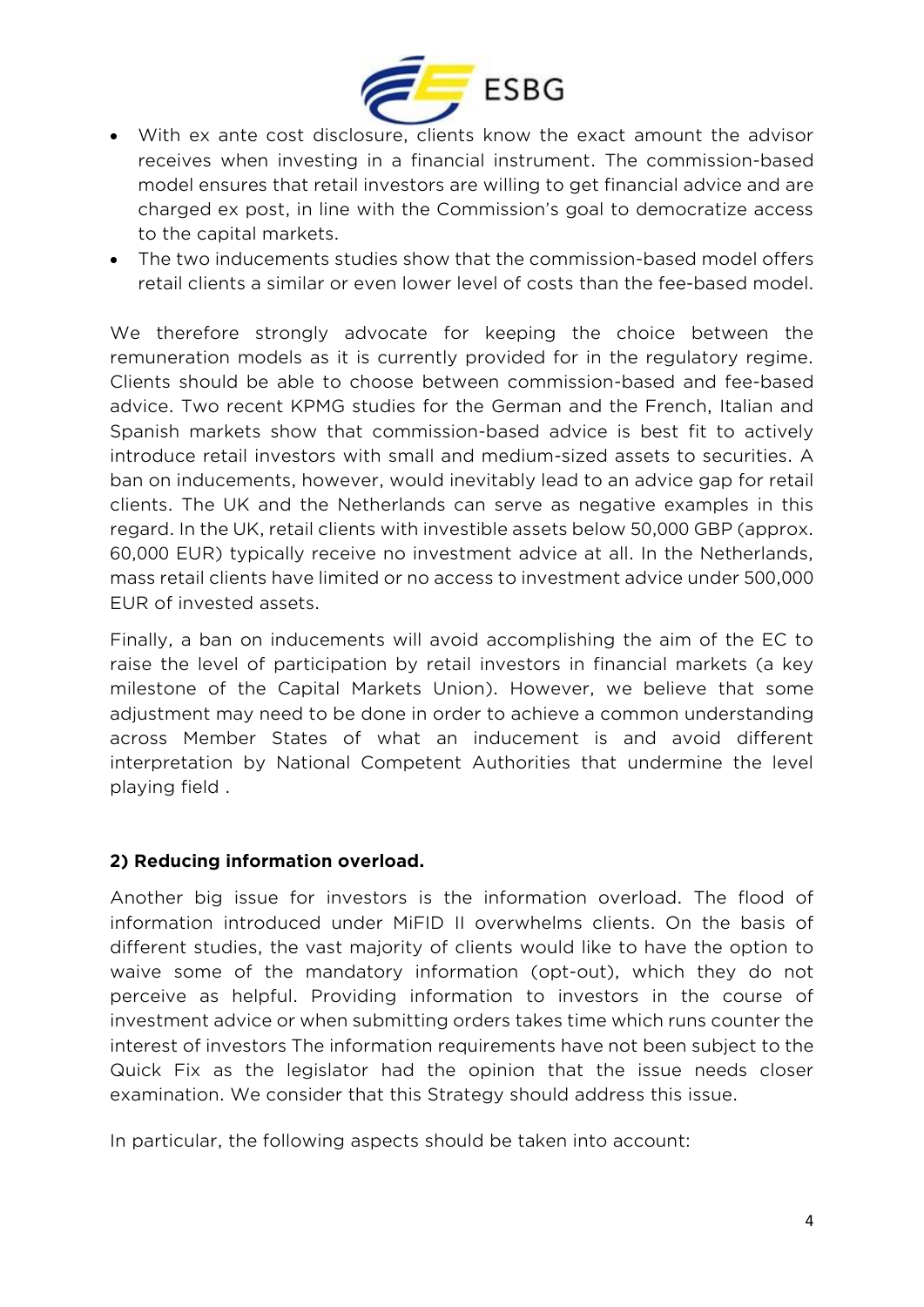

- No cost information for sell orders / recommendations to sell a product: When clients want to sell financial instruments, costs are rather unimportant (they rather want to avoid losses or need the money for other purposes).
- Extending the new exemptions for the cost information for professional clients to the information regarding inducements: The exemption introduced under the Quick Fix should be expanded to the disclosure of inducements in order to reach the purpose of the exemption (facilitation of orders by professional clients).
- Quarterly reporting (Art. 63 (2) MiFID II Del Reg) should be dropped: The quarterly reporting requirements should be dropped given that clients are widely able to view their portfolio online.
- Loss reporting change of threshold (Art. 62 MiFID II-Del Reg): The current loss threshold of 10 percent, which triggers an information obligation, should be increased to 20 percent (both with respect to asset management custody accounts (Art. 62 para. 1) and regular securities accounts (Art. 62 para. 2)).

## **3) Harmonisation of different investor protection requirements**

When providing investment advice or selling financial instruments investment firms have to comply with several different requirements (MiFID II, PRIIPs, SFDR, etc.) A big problem for both advisors and investors is the fact that many requirements are not harmonized.

We consider that is necessary to extend the electronic communication introduced under the Quick Fix to other provisions such as PRIIPs. No client will understand that they will receive some information electronically and other in paper. Additionally, there are several provisions on how to provide information (durable medium, website or paper by demand, the timing, prior to the transaction or the possibility to provide information after the transaction with the client's consent). It seems that most of these requirements are similar but not yet fully harmonized so that different processes have to be implemented when providing information to investors, which is both expensive and time consuming.

Currently, the classification of inducements as costs of products or cost of service differs between MiFID II and PRIIPs. This means clients are being given different information about the product costs for one and the same product, even if both information sheets base their calculations on the same investment amount might differ significantly.

To sum up: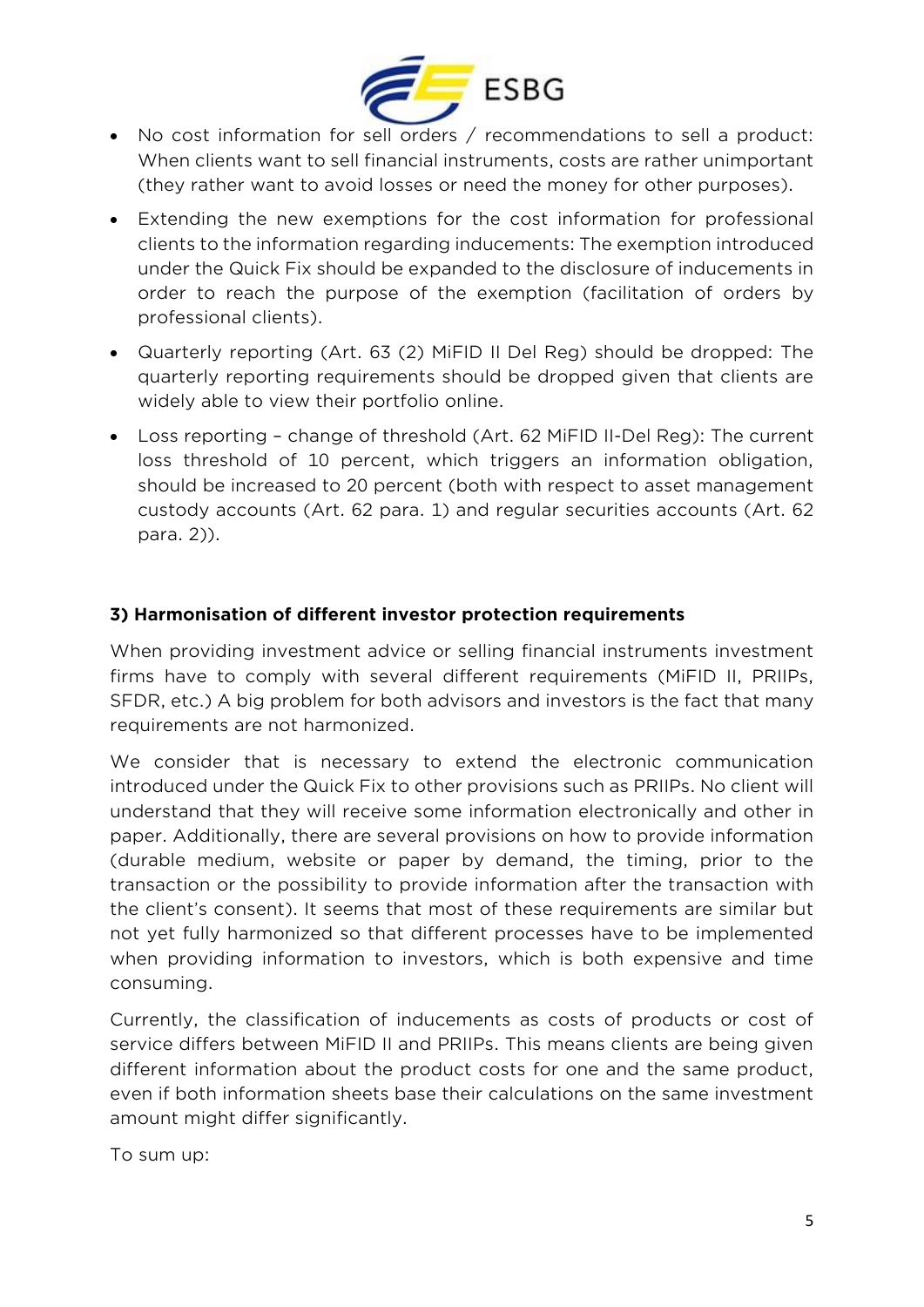

- The priority of electronic communication introduced under the Quick fix should be extended to other provisions such as PRIIPs. No client will understand that they will receive – within one advice session or when purchasing the same instrument – some information electronically and other in paper.
- Harmonisation of product costs under MiFID II and PRIIPs: the requirements to calculate product costs under MiFID II and PRIIPs need to be harmonized. It is very positive that ESMA addresses this issue in its "Final Report on the European Commission mandate on certain aspects relating to retail investor protection".
- Different definition of sustainable products under MiFID II and SFDR: the different definitions need to be harmonized. From our point of view, the fact that all financial instruments are included, as well as the fact that the content-related characteristics are dealt with more directly with clients, speak in favour of adopting the MiFID definition.

## **4) Adjustment of the criteria for professional clients**

Many retail clients do not need the large number of information requirements under MiFID II and feel patronized. Therefore, we encourage the European Commission to revise the existing opt-up regime in Annex II of MiFID II so that the criteria focus on the client's knowledge rather that portfolio size, and thereby facilitate a more effective regime for retail clients to opt-up as elective professional clients. For example, customers with more than three years of experience in certain securities transactions or customer who have conducted more than ten securities transactions in a year could be considered as elective professional clients for the relevant product groups in the future. The same should apply to customers whose professional experience or career requires knowledge of securities transactions.

In this regard, the Swiss law under the Federal Act on Financial Services<sup>1</sup> should be taken into account: Article 4 establishes the client segmentation and Article 5 introduces different possibilities in order to inter alia allow that high-net worth retail clients would decide to be treated as professional clients without any additional requirements. We consider that it is important to introduce similar facilitations that allow clients who feel overprotected to be treated as professional clients and to prevent the outflow of capital to third jurisdictions that have introduced lower requirements.

<sup>1</sup> <https://fedlex.admin.ch/eli/cc/2019/758/en>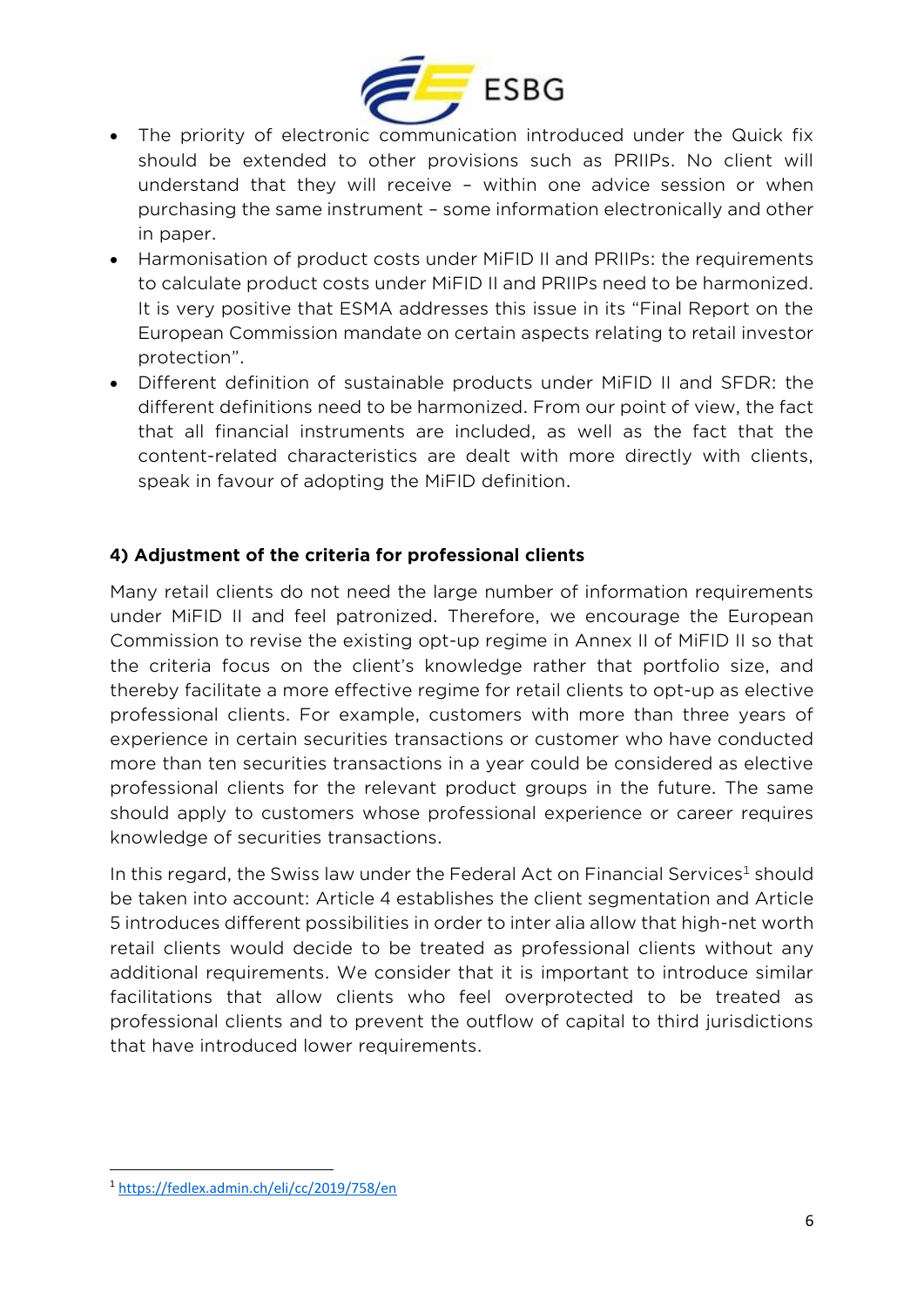

## **5) Best Execution reports**

We believe that RTS 27 and RTS 28 should be abolished. With the MiFID Quick Fix, it was introduced a temporary exemption of RTS 27 and this exemption should be permanent. We would like to emphasize the high cost for financial entities to prepare these documents and how the clients rarely ask for it.

## **6) PRIIPs**

ESBG is aligned with the ESAs advice on the review of the PRIIPs Regulation and we call the Commission to take into account in order to include these points in the Retail Investor Strategy. The scope should not be extended to new products, at least until it is possible to introduce a more differentiated approach between products under the PRIIPs Regulation and it is necessary to maintain the exemption from the scope of PRIIPs for pension products. Moreover, we consider that annuities should be excluded because they do not fit for any category of product. Furthermore, plain vanilla bonds with a make wholeclause should be excluded as well. Moreover, drafting the KIDs in a machinereadable format - if not already implemented on a voluntary basis as in some Member States - could bring high costs for manufacturers of PRIIPs.

## **7) Suitability and Appropriateness assessment**

Basically, we do not see any weaknesses in the current suitability and appropriateness regime. As a general statement, we would like to point out, that we do not see any substantial advantage for the customer if a proposal for the provision of a personal asset allocation strategy was to be realized, neither in terms of time nor in terms of content. Currently, the suitability and appropriateness regimes find themselves to be under extensive development, considering both the requirements from the new ESMA Guidelines on Appropriateness and Execution only as well as the requirements from the implementation of ESG-considerations into the suitability regime (and the ESMA Draft Guidelines on the MiFID II Suitability Requirements). Implementing any changes envisaged in this call for evidence / impact assessment within a short period of time after implementation of changes due to the two above mentioned topics do not appear to make sense and will lead to considerable sunken costs within all the affected entities.

Even if a standardized questionnaire could avoid potentially the current discrepancies among National Competent Authorities, this questionnaire can only be focused on the objective questions: the ones related to assess the knowledge and experience of the retail client. However, there are other questions more subjective, e.g. those analysing the financial capacity of the